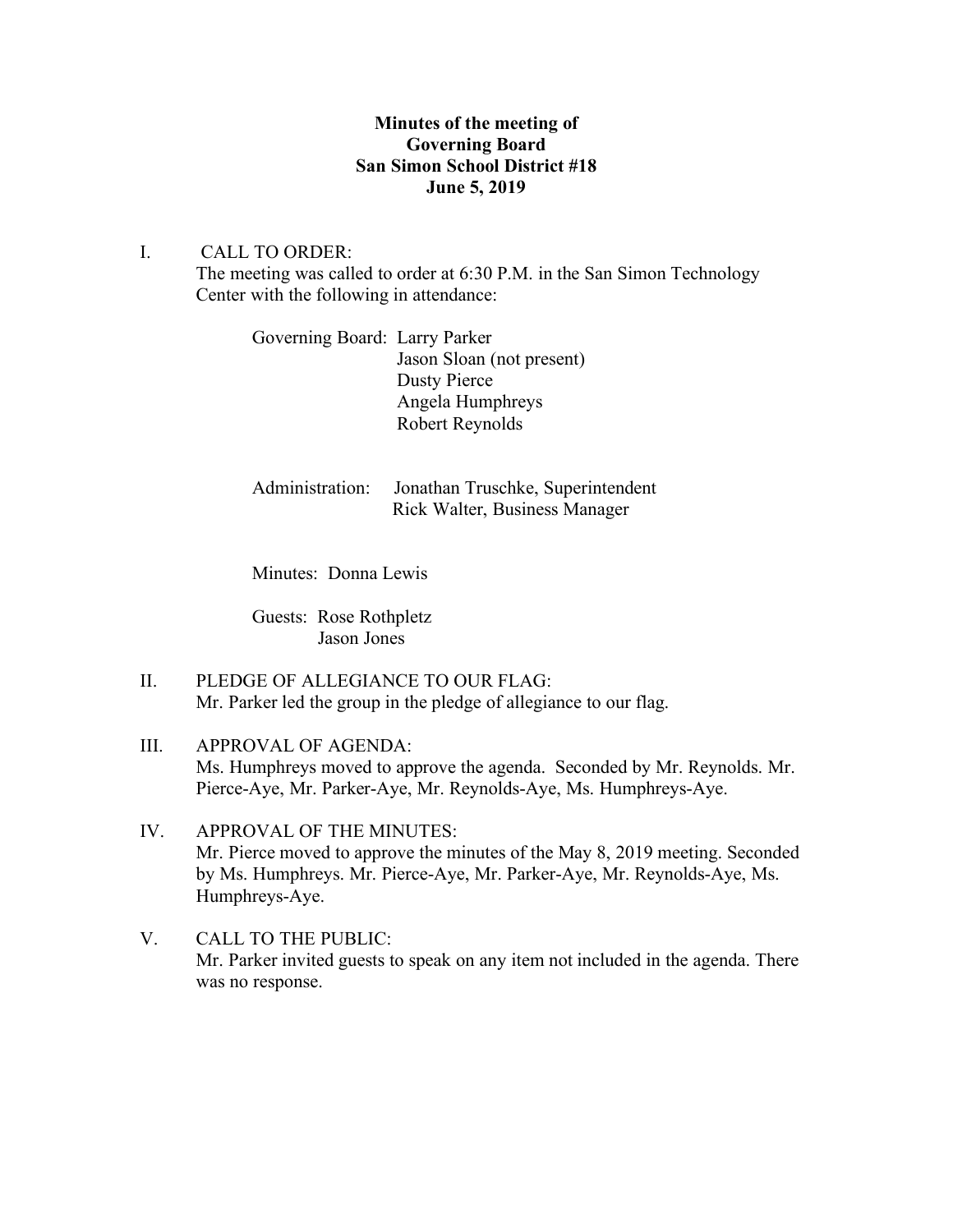#### VI. REPORTS:

- 6a. Mr. Truschke reported on the FY20 budget. He is working on closing out the FY19 grants. Our attendance rate for the school year was 95%. Eight students had perfect attendance this year. Blayne Sloan has had perfect attendance since Kindergarten. He will be in 7th grade next year. The construction on the AC units is supposed to begin on Monday.
- 6b. Mr. Walter gave the monthly budget report. The student activities report included the end of the year deposit for the juniors for the concession stand. The seniors had \$194 left in their account. They will donate it to the new marquee. The freight company will call with a delivery date. The new VW school bus settlement bus was delivered yesterday. The other bus will be delivered in August. The disposal list will include Bus #1 & Bus #4. He suggested having and auction in the near future.

#### VII. EXECUTIVE SESSION:

7a. Ms. Humphreys moved to go into executive session at 6:39 PM to discuss the leave of absence for Ashley Peterson. Seconded by Mr. Reynolds. Mr. Pierce-Aye, Mr. Parker-Aye, Mr. Reynolds-Aye, Ms. Humphreys-Aye. Open session resumed at 6:45 PM.

# VIII. ACTION ITEMS:

- 8a. Mr. Pierce moved to approve the leave of absence for Ashley Peterson. Seconded by Mr. Reynolds. Mr. Pierce-Aye, Mr. Parker-Aye, Mr. Reynolds-Aye, Ms. Humphreys-Aye.
- 8b. Mrs. Rothpletz presented the proposed budget. Ms. Humphreys moved to approve the proposed expenditure budget for FY19. Seconded by Mr. Pierce. Mr. Pierce-Aye, Mr. Parker-Aye, Mr. Reynolds-Aye, Ms. Humphreys-Aye.
- 8c. Ms. Humphreys moved to approve receiving the forest fee funds for equi ment and facilities. Seconded by Mr. Pierce. Mr. Pierce-Aye, Mr. Parker- Aye, Mr. Reynolds-Aye, Ms. Humphreys-Aye.
- 8d. Ms. Humphreys moved to approve the first read of Policy Advisories Volume 31, Number 1:646-650. Seconded by Mr. Pierce. Mr. Pierce-Aye, Mr. Parker-Aye, Mr. Reynolds-Aye, Ms. Humphreys-Aye.
- 8e. Mr. Jones discussed the high school sports program for next school year. Ms. Humphreys moved to approve the Arizona Interscholastic Athletics for San Simon High School students as listed. Seconded by Mr. Reynolds. Mr. Pierce-Aye, Mr. Parker-Aye, Mr. Reynolds-Aye, Ms. Humphreys-Aye.